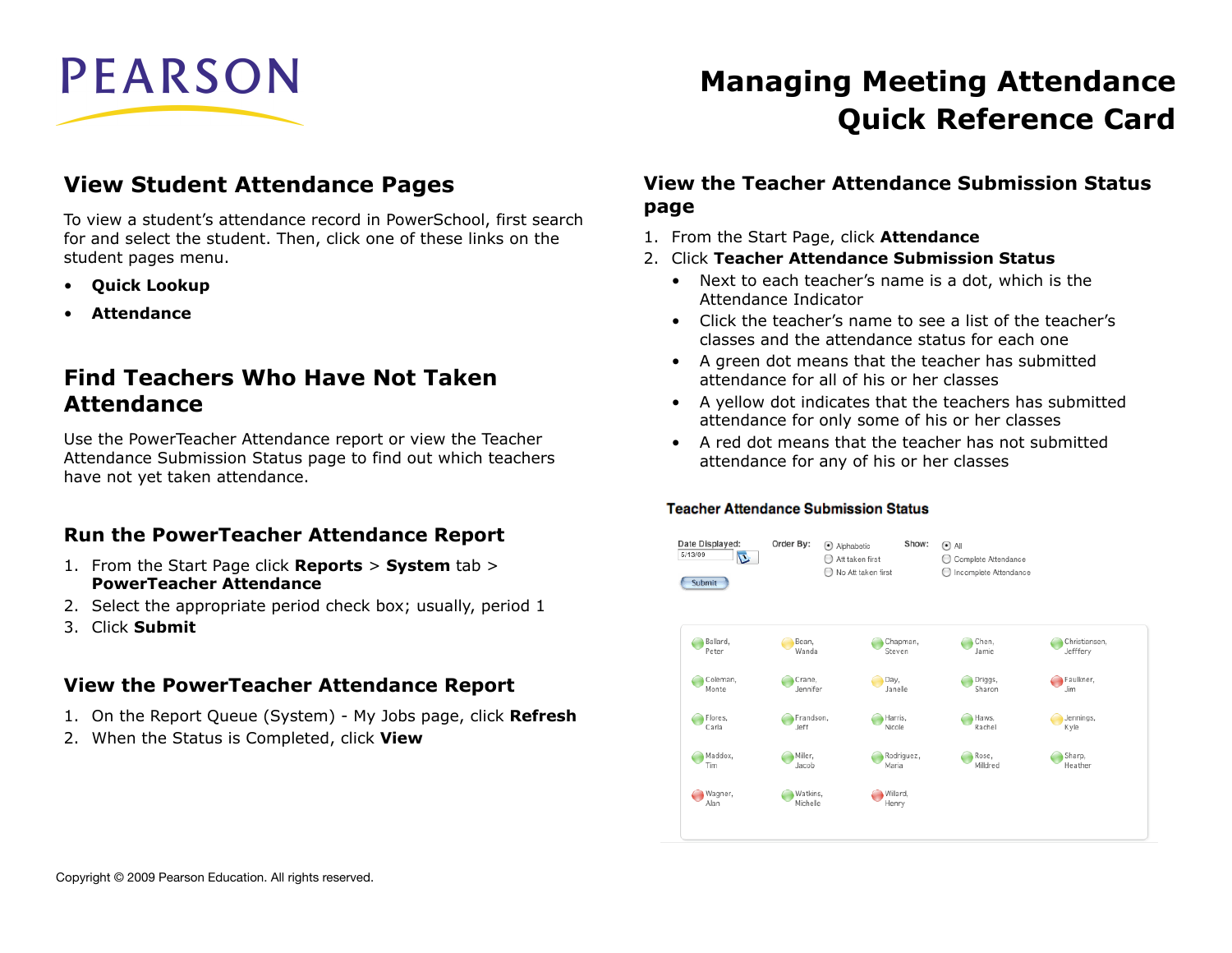# **Find which Students are Absent**

Run the Absentee report when you need to find out which students have been marked absent. You can use this report to document contacts you've made with parents about the student's absence.

### **Run the Report**

- 1. On the Start Page, click **Attendance** > **Absentee Report**
- 2. Select the desired Attendance Codes
- 3. Select the period check boxes or leave blank for all periods
- 4. Optionally, include the student number, blank lines, and verification line
- 5. Click **Submit**

### **View the Report**

Absentee Report

- 1. On the Report Queue (System) My Jobs page, click **Refresh**
- 2. When the Status is Completed, click **View**

**Manufine Affrontonic** 

Apple Grove High School 1/13/09

| <b>MCCHIN WATCHTRONG</b><br>Codes: A,                              |               |       |                                         |  |         |  |
|--------------------------------------------------------------------|---------------|-------|-----------------------------------------|--|---------|--|
| <b>Student</b>                                                     | <b>Number</b> | Grade | <b>Phone</b>                            |  | 1 2 3 4 |  |
| Adair, Brandon 12001                                               |               | 12    | 706-275-7215 A A A A                    |  |         |  |
| Talked To: Talked To:<br>Verify Date: _________ Employee: ________ |               |       | Relationship:__________Reason:_________ |  |         |  |

# **Update Attendance**

When you need to change attendance for an individual student, choose the option that works best for you. First, search for and select the student.

### **Option 1**

- 1. On the student pages menu, click **Attendance**
- 2. Click the appropriate week
- 3. Choose the Current attendance code
- 4. Click **Set All** to apply the code to the entire day or click the individual period cell
- 5. Click **Submit**

### **Option 2**

- 1. On the student pages menu, click **Enter Attendance**
- 2. Choose the Current attendance code
- 3. Click **Set All** to apply the code to the entire day or click the individual period cell
- 4. Click **Submit**

# **Update Attendance for Multiple Days**

Use the Attendance page when you need to change attendance for a student's upcoming vacation or medical event. First, search for and select the student.

- 1. On the student pages menu, click **Attendance**
- 2. Click **Change Meeting Attendance**
- 3. Enter the first date of the absence in the "From this date" field
- 4. Enter the last date of the absence in the "To this date" field
- 5. If the student will be (or was) absent all day, leave the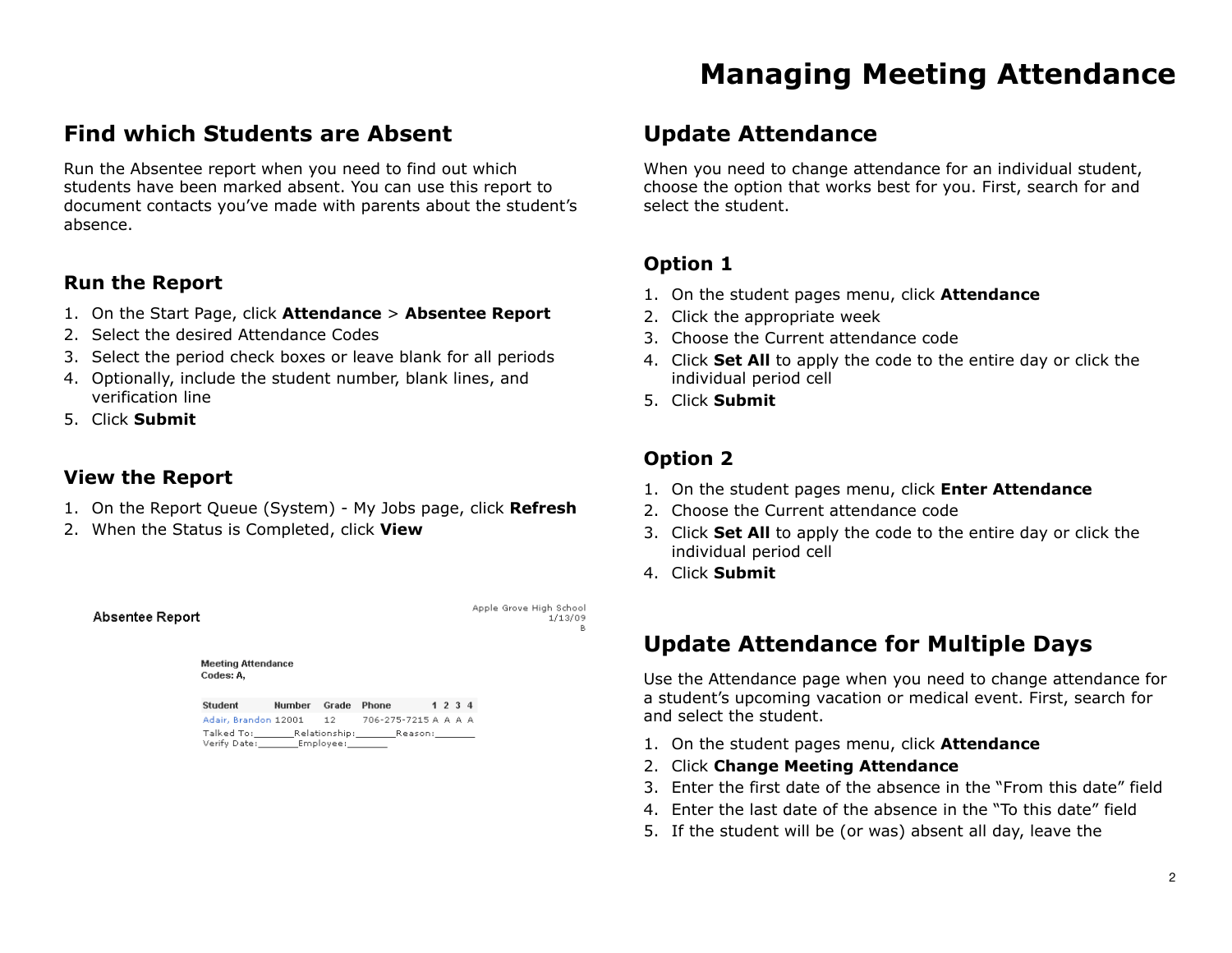"Meetings to Scan" check boxes blank

- 6. If the student will only miss mornings, for example, click each afternoon period box
- 7. Click **All** to scan for all attendance codes
- 8. Select **Absent** or **Parent Excused** from the "Attendance Code to set" menu
- 9. Click **Overwrite** so that the code for the known event (vacation, medical leave, or in-school suspension) cancels a potential event like a field trip
- 10.Add a comment to document why the student will be out of school and click **Submit**

# **Change Attendance for a Group**

Use this function to update your records when a group of students, like a sports team or performing arts group is going on a field trip.

- 1. Select the group of students
- 2. From the Group Functions menu, choose **Attendance Change**
- 3. Enter the date range
- 4. Select the Meetings to scan
- 5. Click **All** to scan for all attendance codes
- 6. Choose the code you want PowerSchool to record, such as **School Excused**
- 7. Choose **Don't Overwrite** to preserve previously-entered future attendance codes for family vacations or medical leave
- 8. Enter a comment and click **Submit**

# **Verify Meeting Attendance Records**

Some schools like to have their staff sign off that attendance records are correct. PowerSchool provides two reports for this purpose.

### **Weekly Attendance Summary**

- 1. On the Start Page menu, click **Reports** > **System** tab
- 2. Click **Weekly Attendance Summary (Meeting)** -- notice that instructions for how to run the report are on the page
- 3. Choose the week for which to run the report
- 4. Choose which teacher to run the report for, or choose ALL **TEACHERS**
- 5. In the Attendance Codes section at the bottom of the report setup page, fill in all of the codes in the Absent field that the school uses to indicate a student has an excused absence
- 6. Fill in all the codes that count as unexcused absences and as tardies in their respective fields
- 7. Check **Include Verification Line**
- 8. If you plan to run this report routinely and want the values you set to be the default -- so you don't have to reset them every time -- click the boxes on the right side of the page for each value you want to save
- 9. Click **Submit**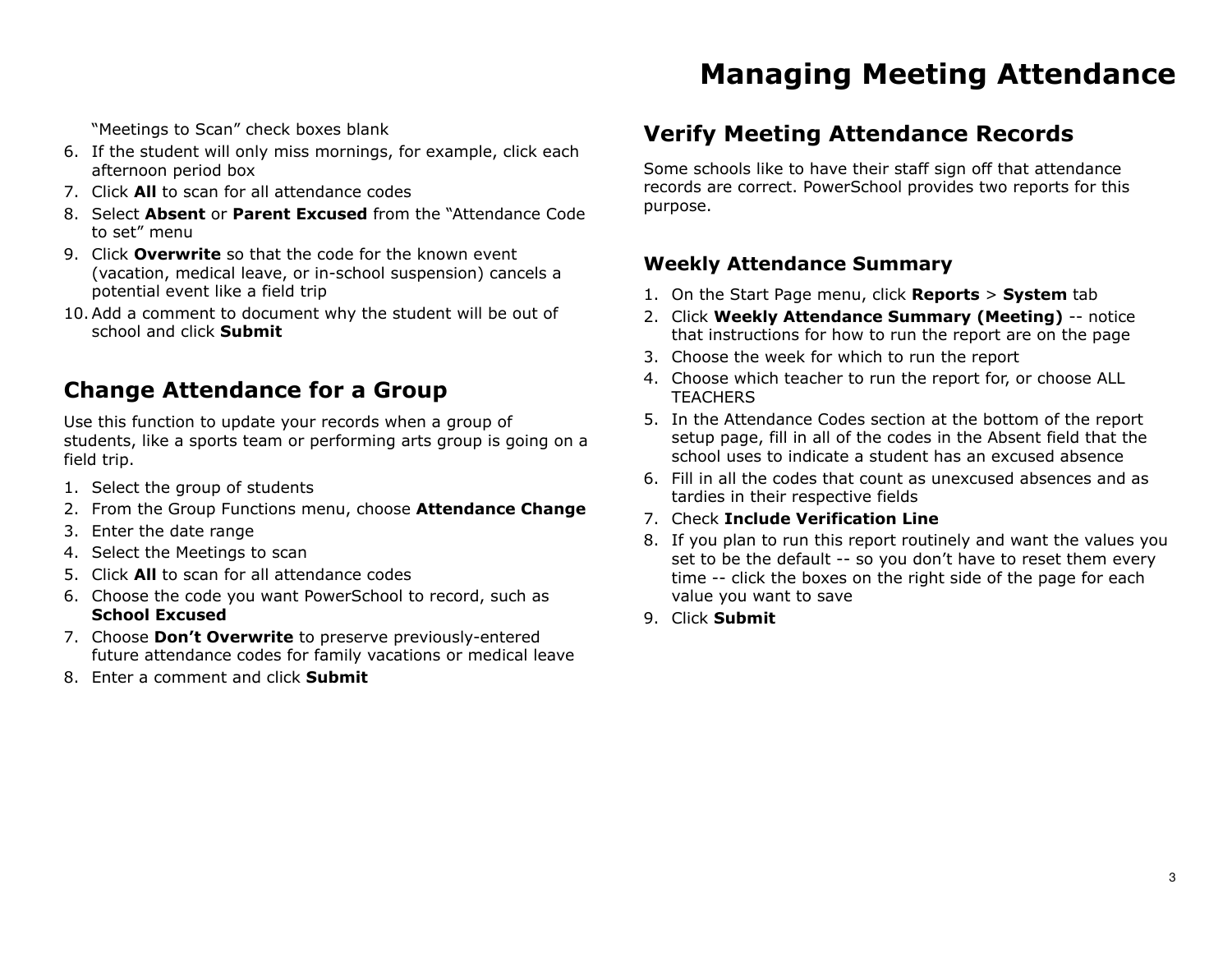### **Period Attendance Verification**

This report is used to double-check that students who were marked as having attended one or two periods on a day when they missed their other classes were actually present in the classes marked present.

- 1. On the Start Page menu, click **Reports** > **System** tab
- 2. Click **Period Att. Verification**
- 3. Choose the week for which to run the report
- 4. Enter a number to indicate how many "Present" periods to scan for, such as 2 (PowerSchool will find the students who were marked absent, except for 1 or 2 periods in any given day in the week you chose)
- 5. Click **Submit**

# **Search for Students with Chronic Attendance Problems**

PowerSchool provides four reports to help you identify students with chronic attendance problems.

### **Search by Grades/Attendance**

Use this report to identify students with a minimum number of an attendance code you specify within a time frame.

- 1. On the Start Page, click **Attendance** or **Special Functions** > **Search by Grades/Attendance**
- 2. Select the students to include in the search
- 3. Clear all check boxes pertaining to searching by grades
- 4. Select **Scan for Attendance**
- 5. Choose the appropriate attendance code, such as U (Unexcused) or All Absent Codes
- 6. Choose a comparator
- 7. Enter the number of periods
- 8. Either enter a date range or choose **Scan all attendance records**
- 9. Click **Make this the current selection of students**
- 10.Click **Submit**

### **Attendance Count Report**

Use this report to identify students with a minimum number of total occurrences -- a cumulative total across all classes -- of an attendance code you specify within a specific time frame.

- 1. On the Start Page, click **Attendance** > **Attendance Count**
- 2. Select the students and grade level(s) to include in the search
- 3. Select an attendance code to scan for, for example U (Unexcused) or A (Absent)
- 4. Enter beginning and ending dates
- 5. In "Minimum Number of Total Occurrences" enter a number representing the threshold value your school has identified as indicating a chronic attendance problem -- 5 or 10, for example
- 6. Click **Submit**
- 7. When the report has finished processing, click **View** on the Report Queue (System) - My Jobs page
- 8. Click **Functions** on the Attendance Count Report to access the Print Reports menu so you can print a Report Card templatebased Attendance Letter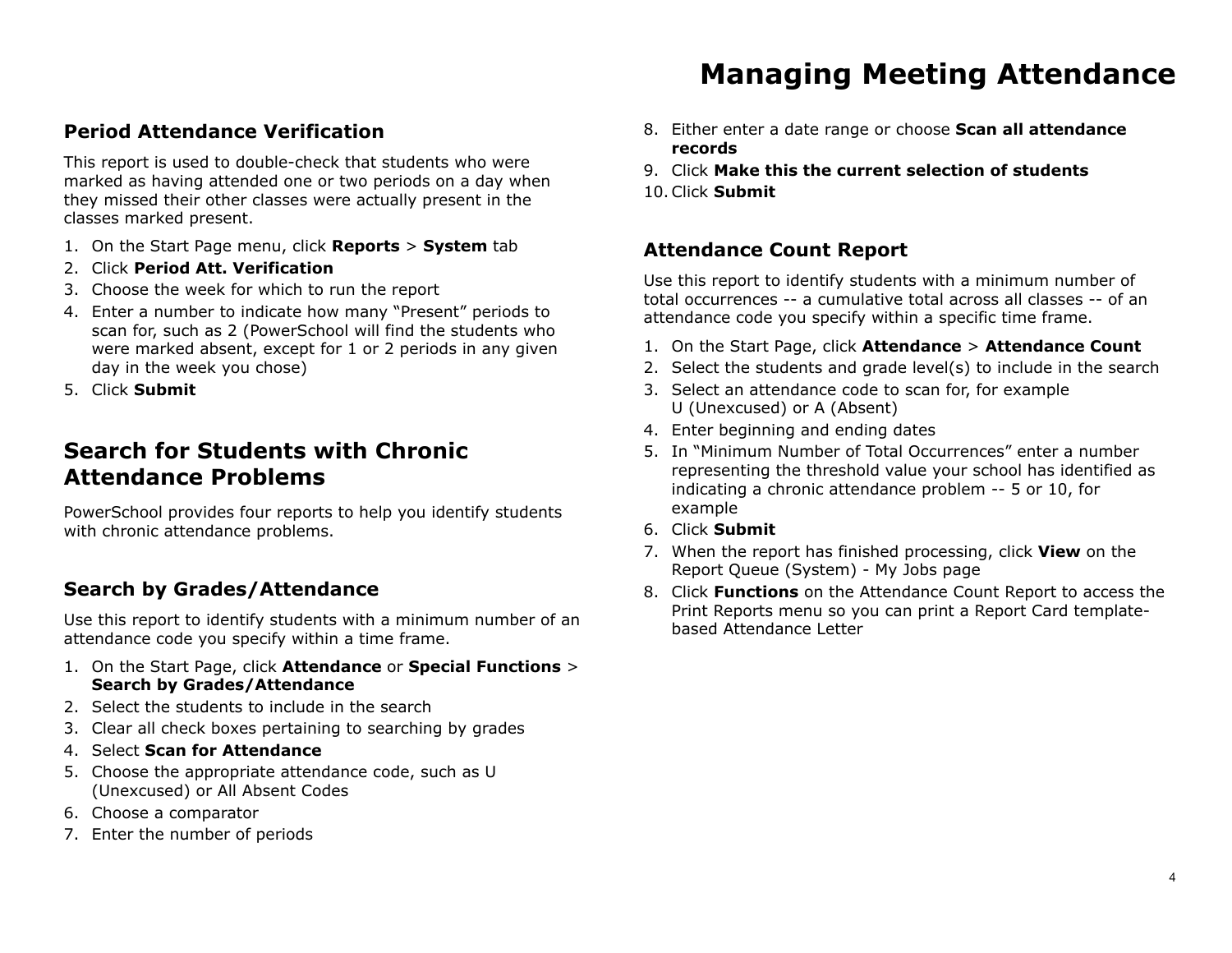### **Consecutive Absences Report**

Use this report at the beginning of the year to identify students who have not ever attended. Note that if the school is on a rotating schedule, like A Day and B Day, then the consecutive absences report will indicate consecutive class meetings that were missed, not necessarily consecutive calendar days.

- 1. On the Start Page, click **Attendance** > **Consecutive Absences**
- 2. Select an attendance code to scan for, for example U (Unexcused) for "No Show" students
- 3. Enter beginning and ending dates, such as the first day of school to the present
- 4. Enter a number (such as 3) in Number of Consecutive Days to Scan\*
- 5. Click **Submit**

### **Search by Attendance Points**

Schools that count attendance points for absences and tardies can use this report to identify students with a minimum number of points counted against them within a specific time frame. This search looks at each course separately, and does not show a total number of attendance points across all classes.

- 1. On the Start Page, enter a search command such as: \*attendance\_points > 10
- 2. Press **Return**
- 3. Students who meet the criteria will be included in the Current Selection

# **Using Attendance Audit Reports**

Use the audit reports to double-check attendance records.

### **Class Attendance Audit**

Use this report to review attendance records for individual teachers. The report looks like a traditional attendance sheet.

- 1. On the Start Page, click **Reports** > **System** tab
- 2. Click **Class Attendance Audit**
- 3. Enter beginning and ending dates for the current month, or select a reporting segment
- 4. Select a teacher
- 5. Select the periods to view, or -- if you want to see the records for all of that teacher's classes -- leave the Periods check boxes blank
- 6. Click **Submit**

### **Student Attendance Audit**

Use this report to review data you will be sending to the state. This report displays converted attendance values. In the example below,  $A = 0$ ,  $T = .5$ , and  $P = 1.0$ 

- 1. On the Start Page, click **Reports** > **System** tab
- 2. Click **Student Attendance Audit Report**
- 3. Select the students and grade level(s) to run the report on
- 4. Enter beginning and ending dates for the current month, or select a reporting segment
- 5. Check "Include Student Number," if desired
- 6. Click **Submit**